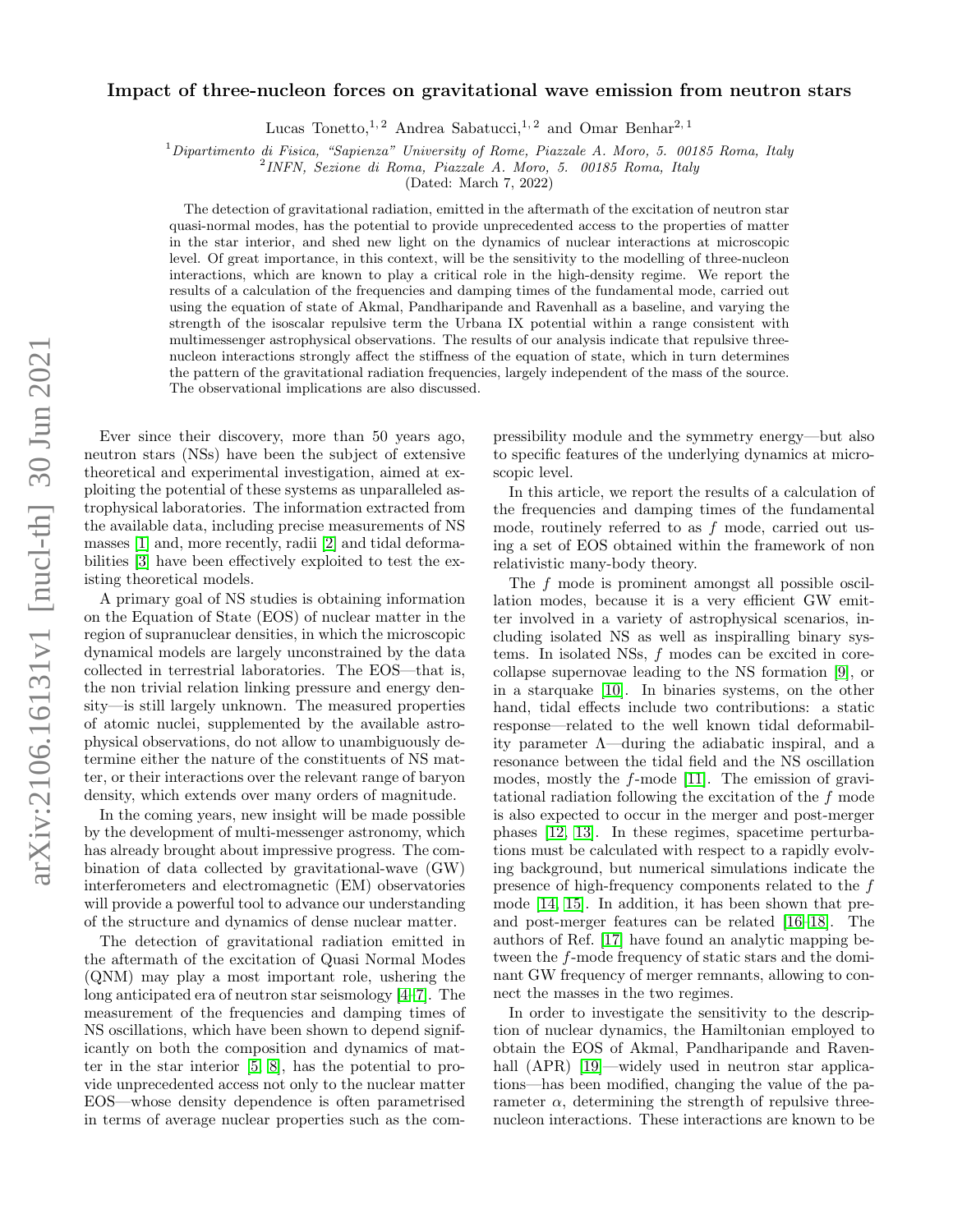largely isoscalar, and play a dominant role in the highdensity region.

The present work can be seen as a complementary follow up to the pioneering study of Ref. [\[20\]](#page-7-18), whose authors inferred a range of values of  $\alpha$  using multi-messenger astrophysical data. The datasets employed in the analysis of Ref. [\[20\]](#page-7-18) included the GW observation of the binary NS event GW170817 [\[2\]](#page-7-1), the spectroscopic observation of the millisecond pulsars PSR J0030+0451 performed by the NICER satellite [\[3\]](#page-7-2), and the high-precision measurement of the radio pulsars timing of the binary PSR J0740+6620 [\[1\]](#page-7-0), providing information on the maximum NS mass that must be supported by the EOS.

This article is organised as follows. The nuclear Hamiltonian employed in our study, the parametrisation of the three-nucleon potential and the main features of the corresponding EOSs of dense matter are discussed in Sect. [I.](#page-1-0) In Sect. [II](#page-3-0) we outline the formalism of stellar perturbation theory, employed to obtain the frequencies of QNMs, while the numerical results of our work are reported in Sect. [III.](#page-5-0) Finally, In Sect. [IV](#page-6-0) we summarise our findings and state the conclusions.

### <span id="page-1-0"></span>I. DYNAMICS OF NEUTRON STAR MATTER

Our work is based on the description of nuclear matter as a collection of point like nucleons, whose interactions are described by the non relativistic Hamiltonian

<span id="page-1-1"></span>
$$
H = \sum_{i} \frac{p_i^2}{2m} + \sum_{i < j} v_{ij} + \sum_{i < j < k} V_{ijk} \,, \tag{1}
$$

where  $m$  and  $p$  denote the nucleon mass and momentum, respectively.

The nucleon-nucleon (NN) potential  $v_{ij}$  is designed to account for the observed properties of the twonucleon system, in both bound and scattering states, while inclusion of the three-nucleon (NNN) potential  $V_{ijk}$ —required to take into account processes involving the internal structure of the nucleons [\[21\]](#page-7-19)—allows to reproduce the measured ground-state energy of the NNN bound state and explain saturation of isospin-symmetric matter (SNM). The predictive power of the approach based on the Hamiltonian of Eq. [\(1\)](#page-1-1) has been firmly established by the results of calculations carried out using Quantum Monte Carlo techniques, providing an accurate description of a variety of properties of nuclei with mass number  $A \leq 12$  [\[22\]](#page-7-20).

n this study we have adopted as a baseline the Hamiltonian described in Refs. [\[19,](#page-7-17) [23\]](#page-7-21), comprising the Argonne  $v_{18}$  NN potential (AV18) [\[24\]](#page-7-22)—corrected to take into account relativistic boost corrections, needed to describe NN interactions in the locally inertial frame associated with a NS—and the Urbana IX NNN potential (UIX) [\[25\]](#page-7-23).

# <span id="page-1-4"></span>A. Parametrisation of the NNN potential

Commonly used phenomenological models of irreducible NNN interactions, such as the UIX potential, are split into two parts according to

$$
V_{ijk} = V_{ijk}^{2\pi} + V_{ijk}^R .
$$
 (2)

In the above equation,  $V_{ijk}^{2\pi}$  is the attractive Fujita-Miyiazawa potential [\[26\]](#page-7-24), describing two-pion exchange processes in which a NN interaction leads to the excitation of a  $\Delta$  resonance, while  $V_{ijk}^R$  is a purely phenomenological repulsive potential. The Fujita-Miyiazawa mechanism is schematically illustrated in Fig. [1.](#page-1-2)



<span id="page-1-2"></span>FIG. 1. Diagrammatic representation of the NNN interaction described by the Fujita-Miyiazawa potential. Dashed lines depict pion-exchange, while the solid lines and the double line represent nucleons and the  $\Delta$  resonance, respectively.

The strengths of  $V_{ijk}^{2\pi}$  and  $V_{ijk}^{R}$  are adjusted in such a way as to reproduce the binding energy of  ${}^{3}$ He and the empirical equilibrium density of isospin-symmetric matter (SNM), respectively. On the other hand, the NNN potential is totally unconstrained in the region of supranuclear densities, relevant to the description of NS properties, in which its contribution becomes important or even dominant.

The contributions of  $V_{ijk}^{2\pi}$  and  $V_{ijk}^{R}$  to the groundstate energy per nucleon of SNM and pure neutron matter (PNM), obtained from the results reported in Refs. [\[19,](#page-7-17) [23\]](#page-7-21), are listed in Table [I.](#page-2-0) It clearly appears that  $V_{ijk}^R$  plays the leading role at  $\rho > \varrho_0$ , with  $\varrho_0 = 0.16 \text{ fm}^{-3}$ being the equilibrium density of SNM. In addition, owing to its isoscalar nature, the repulsive potential makes comparable contributions in SNM and PNM.

In the pioneering work of Ref. [\[20\]](#page-7-18), the authors have modified the strength of the repulsive NNN potential through the replacement

<span id="page-1-3"></span>
$$
V^R \to \alpha \ V^R \ , \tag{3}
$$

leading to a sizeable modification of the nuclear matter EOS at  $\rho > \rho_0$ , and studied the  $\alpha$ -dependence of NS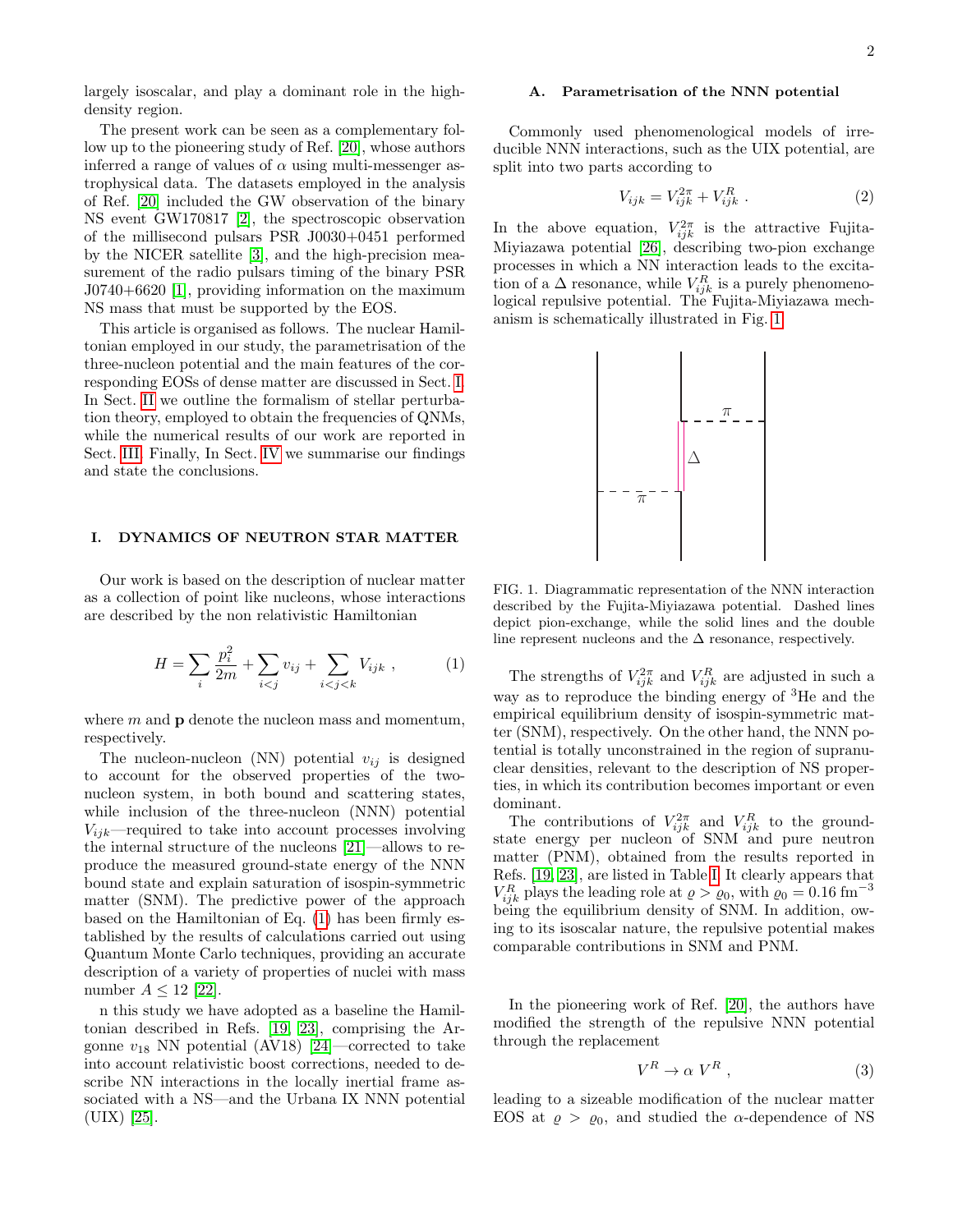|                    | ۱/A    |            | $V^{2\overline{\pi}}$<br>8 / A |            |
|--------------------|--------|------------|--------------------------------|------------|
| $\varrho$          | SNM    | <b>PNM</b> | <b>SNM</b>                     | <b>PNM</b> |
| $[\text{fm}^{-3}]$ | [MeV]  |            | [MeV]                          |            |
| 0.04               | 0.21   | 0.07       | $-0.36$                        | 0.08       |
| 0.08               | 0.94   | 0.49       | $-0.84$                        | 0.20       |
| 0.12               | 2.15   | 1.38       | $-2.07$                        | 0.60       |
| 0.16               | 4.04   | 2.81       | $-3.64$                        | 1.23       |
| 0.20               | 6.65   | 6.36       | $-5.50$                        | $-8.67$    |
| 0.24               | 10.04  | 9.58       | $-8.11$                        | $-10.07$   |
| 0.32               | 19.44  | 19.28      | $-13.26$                       | $-17.39$   |
| 0.40               | 33.38  | 32.04      | $-38.44$                       | $-24.22$   |
| 0.48               | 50.58  | 49.16      | $-50.17$                       | $-34.09$   |
| $0.56\,$           | 72.11  | 70.97      | $-65.20$                       | $-47.19$   |
| 0.64               | 98.19  | 100.99     | $-81.98$                       | $-76.88$   |
| 0.80               | 163.92 | 168.75     | $-117.74$                      | $-116.32$  |
| $0.96\,$           | 250.54 | 253.58     | $-169.37$                      | $-155.01$  |

<span id="page-2-0"></span>TABLE I. Contributions of  $V_{ijk}^R$  and  $V_{ijk}^{2\pi}$ , defined in Eq. [\(1\)](#page-1-2), to the ground-state energy per nucleon of SNM and PNM at density  $\rho$ . Results adapted from Refs. [\[19,](#page-7-17) [23\]](#page-7-21).

properties such as the mass-radius relation and the tidal deformation. The ultimate goal of this analysis was exploring the potential to infer a constraint on the value of  $\alpha$  from available and upcoming astrophysical data.

In this article, we report the results of a similar and complementary study, aimed at pinning down the footprint of repulsive NNN interactions on the gravitational radiation associated with excitation of the fundamental mode of NSs.

We employ the parametrisation of the energy density of nuclear matter at baryon density  $\rho$  and proton fraction x discussed in Ref. [\[19\]](#page-7-17), yielding an accurate description of the PNM and SNM energies obtained by Akmal, Pandharipande and Ravenhall using a variational approach and the AV18+UIX Hamiltonian [\[23\]](#page-7-21). The explicit expression

$$
\epsilon(\varrho, x) = \left[\frac{1}{2m} + f(\varrho, x)\right] \tau_p
$$
  
+ 
$$
\left[\frac{1}{2m} + f(\varrho, 1 - x)\right] \tau_n + g(\varrho, x),
$$
 (4)

with

$$
\tau_p = \frac{1}{5\pi^2} \left( 3\pi^2 x \varrho \right)^{5/3} , \qquad (5)
$$

$$
\tau_n = \frac{1}{5\pi^2} \left[ 3\pi^2 (1-x)\varrho \right]^{5/3},\tag{6}
$$

and

$$
g(\varrho, x) = g(\varrho, 1/2) \left[ 1 - (1 - 2x)^2 \right] + g(\varrho, 0) (1 - 2x)^2,
$$
 (7)

involves 21 parameters. The first two terms in the right hand side of Eq.[\(4\)](#page-2-1) account for the kinetic contribution to the energy density, while the function  $g(\rho, x)$  describes the interaction energy. The explicit form of the functions  $f(\varrho, x)$  and  $g(\varrho, x)$ , as well as the numerical values of the parameters for both PNM and SNM, can be found in Ref. [\[19\]](#page-7-17).

For any densities and proton fractions, changing the strength of  $V^R$  according to Eq. [\(3\)](#page-1-3) leads to a change of the interaction contribution to the energy density

$$
\delta g(\varrho, x, \alpha) = \delta g(\varrho, 1/2, \alpha) \left[ 1 - (1 - 2x)^2 \right] \qquad (8)
$$

$$
+ \delta g(\varrho, 0, \alpha) (1 - 2x)^2 ,
$$

which can be computed at first order of perturbation theory using

$$
\delta g(\varrho, 1/2, \alpha) = \frac{\varrho}{A} (\alpha - 1) \langle V^R \rangle_{SNM} , \qquad (9)
$$

$$
\delta g(\varrho, 0, \alpha) = \frac{\varrho}{A} (\alpha - 1) \langle V^R \rangle_{PNM} . \tag{10}
$$

The above equations show that  $\delta g(\varrho, x)$  can be readily obtained from the values of  $\langle V^R \rangle$  of Table [I,](#page-2-0) the density dependence of which is accurately approximated by a polynomial including powers up to  $\varrho^3$ .

Figure [2](#page-2-2) shows the energy per nucleon of SNM, displayed as a function of density, for  $\alpha = 0.8, 1.0, 1.4,$  and 1.8. The range of  $\alpha$  has been chosen in such a way as to preserve the equilibrium density of SNM reported in Ref. [\[19\]](#page-7-17), corresponding to  $\alpha = 1$ .

<span id="page-2-1"></span>

<span id="page-2-2"></span>FIG. 2. Density dependence of the energy per nucleon of SNM computed varying the strength of the repulsive NNN potential  $\alpha_R$ , defined by Eq. [\(1\)](#page-1-2), in the range  $0.8 \leq \alpha \leq 1.8$ .

### <span id="page-2-3"></span>B. Speed of sound

1 the NNN repulsive potential strongly affects the matterThe results of Fig. [2](#page-2-2) clearly show that the strength of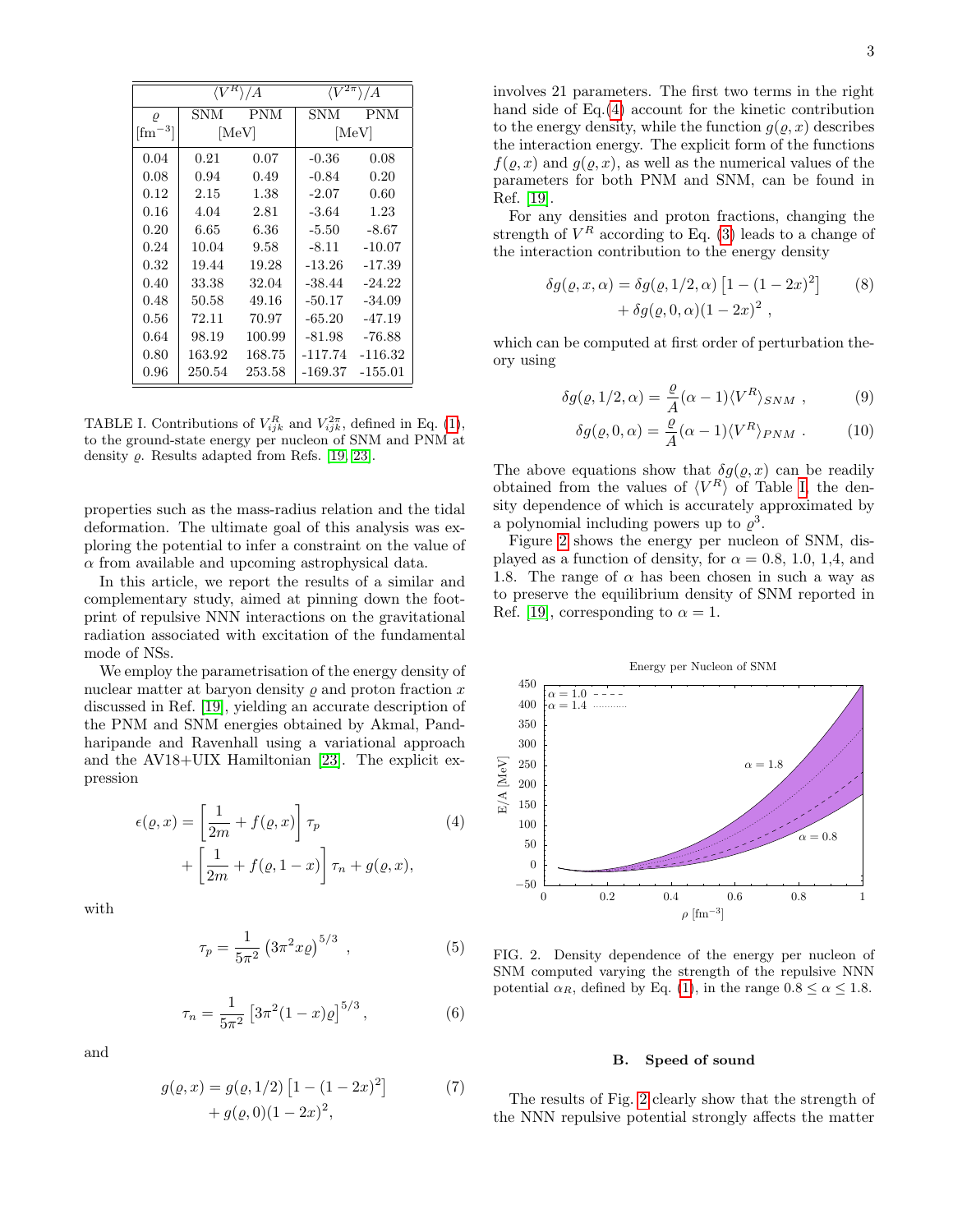pressure

$$
P = \rho^2 \frac{\partial (E/A)}{\partial \varrho} \;, \tag{11}
$$

which in turn determines the speed of sound,  $v_s$ , defined  $through<sup>1</sup>$  $through<sup>1</sup>$  $through<sup>1</sup>$ 

$$
v_s^2 = \frac{1}{\varrho} \frac{\partial P}{\partial (E/A)} \,. \tag{12}
$$

In Fig. [3,](#page-3-2) the pressure of SNM corresponding to different values of  $\alpha$  is displayed as a function of density. For comparison, the shaded area shows the region consistent with the experimental data discussed in Ref. [\[27\]](#page-7-25), providing a constraint on  $P(\varrho)$  at  $\varrho \geq 2\varrho_0$ .



<span id="page-3-2"></span>FIG. 3. Density dependence of the pressure of SNM, obtained using the parametrisation of  $V_{ijk}^R$  of Eq. [\(3\)](#page-1-3) with  $0.8 \leq \alpha \leq$ 1.8. The shaded region represents the results of the analysis of Ref. [\[27\]](#page-7-25).

of Fig. [4,](#page-3-3) obtained using the parametrisation of  $V_{ijk}^R$  of Being non relativistic in nature, the approach based on the Hamiltonian of Eq.[\(1\)](#page-1-1) unavoidably leads to a violation of causality—signalled by a speed of sound exceeding unity—in the limit of large density. The results Eq. [\(3\)](#page-1-3) with  $0.8 \le \alpha \le 1.8$ , show that in  $\beta$ -stable matter with  $\alpha = 1$  the region of  $c_s^2 > 1$  corresponds to energy density  $\epsilon \gtrsim 6.5\epsilon_0$ , while for larger values of  $\alpha$  the violation of causality is pushed to  $\epsilon$  as low as  $\sim 4\epsilon_0$ . Here,  $\epsilon_0 = 2.67 \times 10^{14}$  g cm<sup>-3</sup> is the mass density of a system of nucleons at number density  $\rho_0$ .

The capability of the dynamical model employed in this work to support a NS of mass compatible with the observational constraints can be gauged comparing the results of Figs. [4](#page-3-3) and [5.](#page-3-4) The dependence of the NS mass of—obtained from the solution of the Tolman-Oppenheimer-Volkoff (TOV) equations—on the central energy density,  $\epsilon_c$ , clearly shows that all EOSs corrresponding to  $0.8 \le \alpha \le 1.8$  predict a stable NS with mass exceeding two solar masses, and central densities well below the region corresponding to  $c_s^2 > 1$ .



<span id="page-3-3"></span>FIG. 4. Energy density dependence of the squared speed of sound in  $\beta$ -stable matter, obtained using the parametrisation of  $V_{ijk}^R$  of Eq. [\(3\)](#page-1-3) with  $0.8 \le \alpha \le 1.8$ .



<span id="page-3-4"></span>FIG. 5. Energy density dependence of the NS mass, obtained from the solution of the TOV equations using the parametrisation of  $V_{ijk}^R$  of Eq. [\(3\)](#page-1-3) with  $0.8 \le \alpha \le 1.8$ . All curves extend to the maximum value of density for which the speed of sound in matter satisfies the causality constraint  $v_s < 1$ .

## <span id="page-3-0"></span>II. FREQUENCIES OF NON-RADIAL OSCILLATION MODES

1 In this work, we analyse the influence of the strength of the repulsive NNN forces on the gravitational radiation emitted by a NS following the excitation of the non-radial  $f$  mode [\[28,](#page-7-26) [29\]](#page-7-27). For any assigned EOS of NS matter, the frequencies of QNMs can be obtained by studying the source-free, adiabatic perturbations of an equilibrium configuration. This involves solving the linearised Einstein equations, coupled with the equations of hydrodynamics, with suitably posed boundary conditions.

The unperturbed configuration is assumed to be a static spherically symmetric star, whose geometry is described by the line element

$$
(ds^2)^{(B)} = -e^{2\nu}dt^2 + e^{2\lambda}dr^2 + r^2(d\theta^2 + \sin^2\theta d\phi^2),
$$
 (13)

<span id="page-3-1"></span> $^{\rm 1}$  Note that in this article we adopt the system of natural units, in which  $h = c = 1$ .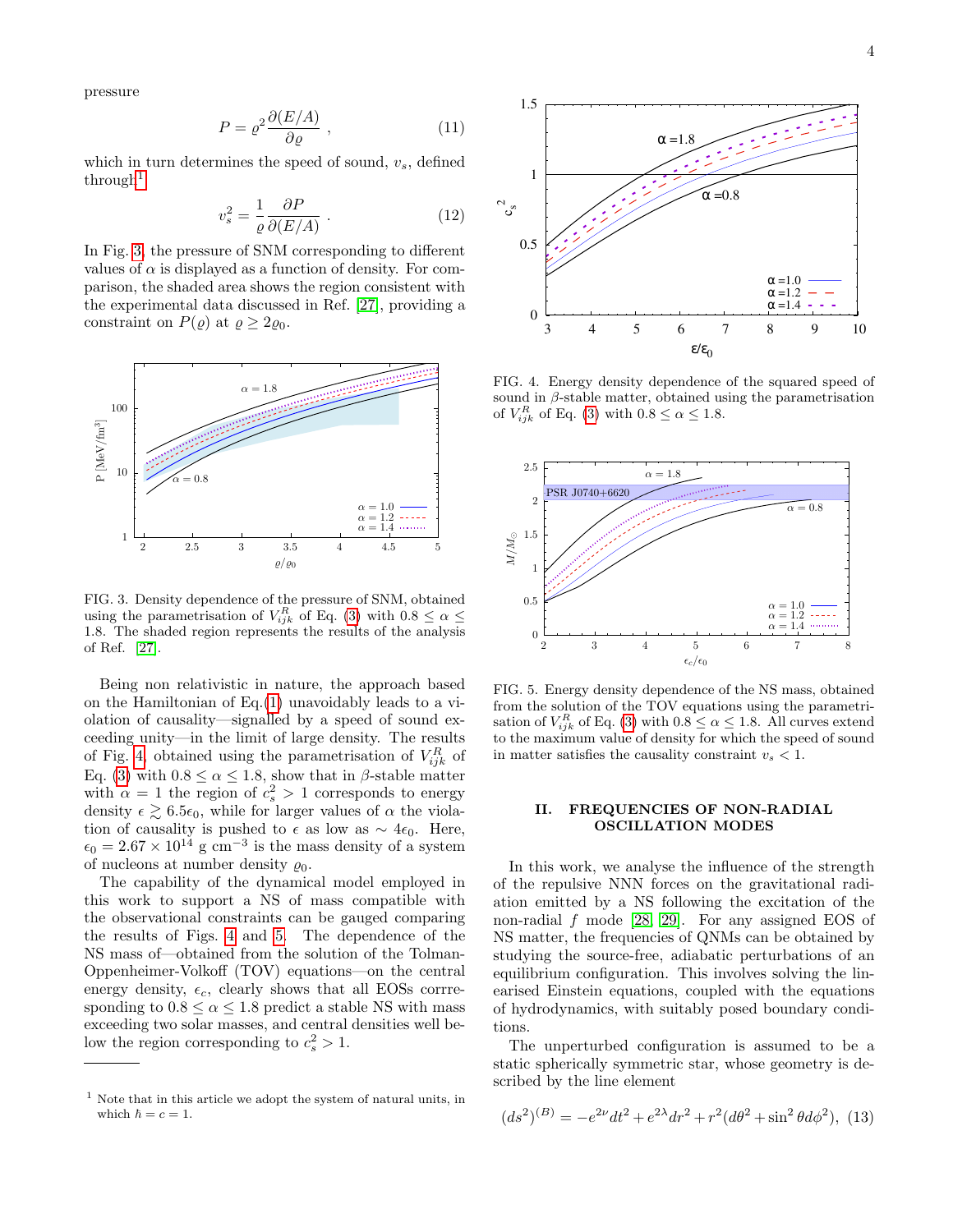where  $\nu$  and  $\lambda$  are functions of r, and  $\lambda$  is related to the gravitational mass comprised within a sphere of radius  $r$ ,  $M(r)$ , through

$$
e^{-\lambda} = \left[1 - 2\frac{M(r)}{r}\right]^{1/2} . \tag{14}
$$

Denoting by  $\epsilon(r)$  and  $p(r)$  the total energy density and pressure measured in the proper frame of the fluid, we can write the Tolman-Oppenheimer-Volkoff (TOV) equations in the form

$$
\frac{dM}{dr} = 4\pi r^2 \epsilon \tag{15}
$$

$$
\frac{dp}{dr} = -\frac{(\epsilon + p)(M + 4\pi r^3 p)}{r(r - 2M)},\tag{16}
$$

$$
\frac{d\nu}{dr} = -\frac{1}{(\epsilon + p)} \frac{dp}{dr} \;, \tag{17}
$$

with the boundary conditions

$$
M(0) = 0 \, , \, p(R) = 0 \, , \tag{18}
$$

$$
\nu(R) = \frac{1}{2} \ln \left( 1 - \frac{2M(R)}{R} \right) \,. \tag{19}
$$

Here, we write the perturbed line element in the form [\[30\]](#page-7-28)

$$
ds^{2} = -e^{2\nu}(1 + r^{l}H_{0}Y_{m}^{l}e^{i\omega t})dt^{2}
$$
  
\n
$$
-2i\omega r^{l+1}H_{1}Y_{m}^{l}e^{i\omega t}dtdr
$$
  
\n
$$
+e^{2\lambda}(1 - r^{l}H_{0}Y_{m}^{l}e^{i\omega t})dr^{2}
$$
  
\n
$$
+r^{2}(1 - r^{l}KY_{m}^{l}e^{i\omega t})(d\theta^{2} + \sin^{2}\theta d\phi^{2}),
$$
\n(20)

where the functions  $Y_{lm}(\theta, \phi)$  are spherical harmonics. The small amplitude motion of the perturbed configuration is described by the Lagrangian 3-vector fluid displacement  $\xi^j$ , which can be represented in terms of perturbation functions  $W(r)$  and  $V(r)$  as

$$
\xi^r = r^{l-1} e^{-\lambda} W(r) Y_m^l e^{i\omega t},\tag{21}
$$

$$
\xi^{\theta} = -r^{l-2} V(r) \partial_{\theta} Y_m^l e^{i\omega t},\qquad(22)
$$

$$
\xi^{\phi} = -\frac{r}{(r \sin \theta)^2} V(r) \partial_{\phi} Y_m^l e^{i\omega t}.
$$
 (23)

Our analysis will be restricted to the  $l = 2$  component. Introducing the variable  $X$ , defined as

$$
X = \omega^2 (\epsilon + p) e^{-\nu} V - r^{-1} p_{,r} e^{(\nu - \lambda)} W \qquad (24)
$$

$$
+ \frac{1}{2} (\epsilon + p) e^{\nu} H_0 ,
$$

where the notation  $r$ , indicates differentiation with respect to  $r$ , it is possible to write a fourth-order system of linear differential equations for the functions  $H_1$ ,  $Z$ ,  $W$ , and  $X$  [\[30,](#page-7-28) [31\]](#page-7-29)

$$
K_{,r} = \frac{H_0}{r} + \frac{l(l+1)}{2r}H_1 - \left[\frac{(l+1)}{r} - \nu_{,r}\right]K
$$

$$
-8\pi(\epsilon+p)\frac{e^{\lambda}}{r}W\ ,\qquad (25)
$$

$$
H_{1,r} = -\frac{1}{r} \left[ l + 1 + 2M \frac{e^{2\lambda}}{r} + 4\pi r^2 e^{2\lambda} (p - \epsilon) \right] H_1 + \frac{e^{2\lambda}}{r} \left[ H_0 + K - 16\pi (\epsilon + p) V \right] , \qquad (26)
$$

$$
W_{,r} = -\frac{(l+1)}{r}W + re^{\lambda} \left[ \frac{1}{\gamma p} e^{-\nu} X - \frac{l(l+1)}{r^2} V + \frac{1}{2} H_0 + K \right],
$$
 (27)

$$
X_{,r} = -\frac{l}{r}X + (\epsilon + p)e^{\nu} \left\{ \frac{1}{2} \left( \frac{1}{r} - \nu_{,r} \right) H_0 \right.+ \frac{1}{2} \left[ r\omega^2 e^{-2\nu} + \frac{1}{2} \frac{l(l+1)}{r} \right] H_1 + \frac{1}{2} \left( 3\nu_{,r} - \frac{1}{r} \right) K - \frac{l(l+1)\nu_{,r}}{r^2} V - \frac{1}{r} \left[ 4\pi(\epsilon + p)e^{\lambda} + \omega^2 e^{\lambda - 2\nu} - r^2 \left( \frac{e^{-\lambda}\nu_{,r}}{r^2} \right), r \right] W \right\}.
$$
 (28)

In the above equations,  $\gamma$  is the adiabatic index defined by

$$
\gamma = \frac{(\epsilon + p)}{p} \frac{\Delta p}{\Delta \epsilon},\tag{29}
$$

and  $H_0$  can be taken out using

$$
\[3M + \frac{1}{2}(l+2)(l-1)r + 4\pi r^3 p\] H_0 = 8\pi r^3 e^{-\nu} X
$$

$$
- \left[\frac{1}{2}l(l+1)(M + 4\pi r^3 p) - \omega^2 r^3 e^{-2(\lambda+\nu)}\right] H_1
$$

$$
+ \left[\frac{1}{2}(l+2)(l-1)r - \omega^2 r^3 e^{-2\nu} \qquad (30)
$$

$$
- \frac{1}{r} e^{2\lambda} (M + 4\pi r^3 p)(3M - r + 4\pi r^3 p)\right] K.
$$

The following boundary conditions need to be satisfied: (i) the perturbation functions must be finite everywhere, particularly at  $r = 0$  where the system becomes singular, and (ii) the perturbed pressure must vanish at the surface of the star, corresponding to  $r = R$ , at any time, implying  $\Delta p(R)=0$ . From the relation [\[32\]](#page-7-30)

$$
\Delta p = -r^l e^{-\nu} X \tag{31}
$$

it follows immediately that  $\Delta p(R)=0$  also implies  $X(R) = 0$ . For a given set of l and  $\omega$ , there is a unique solution which satisfies all of the boundary conditions.

To solve the equations numerically we expand the solutions at  $r = 0$  and  $r = R$ , according to a procedure suggested by Lindblom and Detweiler [\[30,](#page-7-28) [31\]](#page-7-29) and refined by the authors of Ref. [\[33\]](#page-7-31).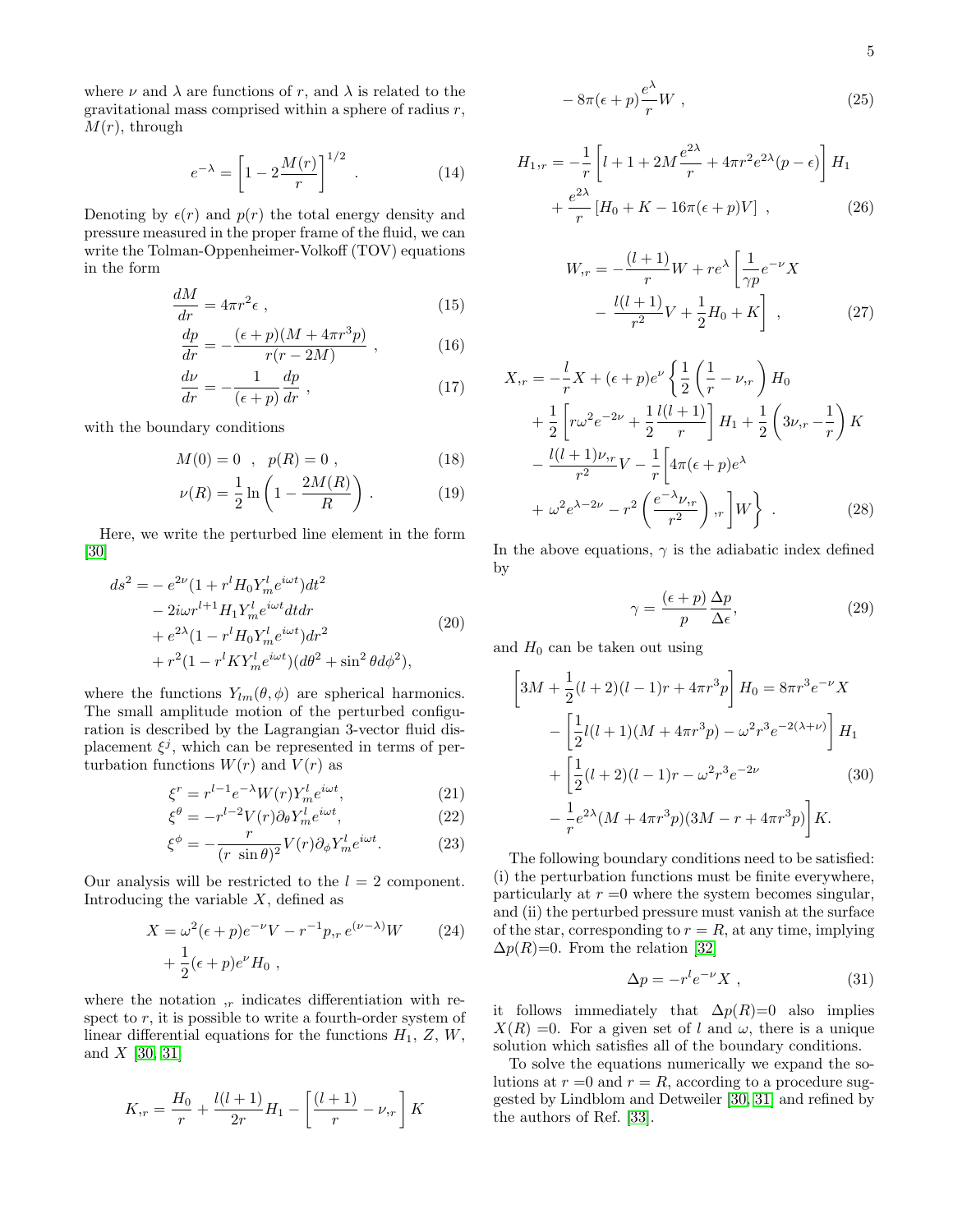Outside the star all quantities associated with the fluid vanish, and the perturbation equations reduce to the Zerilli equation [\[34–](#page-7-32)[36\]](#page-7-33)

<span id="page-5-2"></span>
$$
\frac{d^2Z}{dr^{*2}} + [\omega^2 - V(r^*)]Z = 0 , \qquad (32)
$$

where the effective potential  $V(r^*)$  is written as

$$
V(r^*) = \frac{2(1 - 2M/r)}{r^3(nr + 3M)^2} \left[ n^2(n+1)r^3 + 3n^2Mr^2 + 9nM^2r + 9M^3 \right],
$$
\n(33)

with  $n = (l-1)(l+2)/2$ , and  $r^*$  is the "tortoise" coordinate, which can be written in terms of  $r$  as

$$
r^* = r + 2M \log\left(\frac{r}{2M} - 1\right) \tag{34}
$$

In terms of  $H_0(r)$  and  $K(r)$ , the Zerilli function  $Z(r^*)$ and its derivative are

$$
Z(r^*) = \frac{k(r)K(r) - a(r)H_0(r) - b(r)K(r)}{k(r)g(r) - h(r)},
$$
(35)  

$$
\frac{dZ(r^*)}{dt} = \frac{h(r)K(r) - a(r)g(r)H_0(r) - b(r)g(r)K(r)}{k(r)g(r)H_0(r) - h(r)g(r)K(r)}
$$

$$
\frac{d^{2k}}{dr^{*}} = \frac{h(r)H(r) - h(r)g(r)H_0(r) - h(r)g(r)H_0(r)}{h(r) - k(r)g(r)},
$$
\n(36)

with [\[33\]](#page-7-31)

$$
a(r) = -\frac{(nr + 3M)}{\left[\omega^2 r^2 - (n+1)M/r\right]} \,,\tag{37}
$$

$$
b(r) = \frac{[nr(r - 2M) - \omega^2 r^4 + M(r - 3M)]}{(r - 2M)[\omega^2 r^2 - (n + 1)M/r]},
$$
 (38)

$$
g(r) = \frac{[n(n+1)r^2 + 3nMr + 6M^2]}{r^2(nr+3M)},
$$
\n(39)

$$
h(r) = \frac{[-nr^2 + 3nMr + 3M^2]}{(r - 2M)(nr + 3M)},
$$
\n(40)

$$
k(r) = -\frac{r^2}{(r - 2M)}\tag{41}
$$

The Zerilli equation has two linearly independent solutions  $Z_{+}(r^*)$  and  $Z_{-}(r^*)$ . They correspond to incoming and outgoing GWs, respectively. The general solution for  $Z(r^*)$  is given by the linear combination

$$
Z(r^*) = A(\omega)Z_-(r^*) + B(\omega)Z_+(r^*). \tag{42}
$$

At large r,  $Z_+$  and  $Z_-$  can be conveniently expanded according to

$$
Z_{-}(r^{*}) = e^{-i\omega r^{*}} \sum_{j=0}^{\infty} \beta_{j} r^{-j},
$$
\n(43)

$$
Z_{+}(r^{*}) = e^{i\omega r^{*}} \sum_{j=0}^{\infty} \overline{\beta}_{j} r^{-j}, \qquad (44)
$$

where  $\overline{\beta}_i$  denotes the complex conjugate of  $\beta_j$ . Keeping only terms up to  $j = 2$  and substituting Eq. [\(43\)](#page-5-1) into Eq. [\(32\)](#page-5-2), we obtain [\[33\]](#page-7-31)

$$
\beta_1 = -i(n+1)\omega^{-1}\beta_0,\tag{45}
$$

$$
\beta_2 = -\omega^2 \left[ \frac{1}{2} n(n+1) - \frac{3}{2} i M \omega \left( 1 + \frac{2}{n} \right) \right] \beta_0.
$$
 (46)

As we are interested in purely outgoing radiation, we must find the value of  $\omega$  satisfying  $B(\omega) = 0$ , which is the frequency of the desired QNM.

### <span id="page-5-0"></span>III. NUMERICAL RESULTS

Changing the strength of the repulsive contribution to the NNN potential,  $V_{ijk}^R$ , obviously affects the stiffness of the EOS of  $\beta$ -stable matter, see Sect. IB. This effect is clearly illustrated in Fig. [6,](#page-6-1) showing that higher values of  $\alpha$  increase both the stellar maximum mass and the radius. At both  $M = 1.4 M_{\odot}$  and  $M = 2 M_{\odot}$ , increasing the value of  $\alpha$  from 1 to 1.6 leads to ~ 10 % increase of the star radius.

The pattern emerging from Fig. [6,](#page-6-1) indicating that the mass-radius relations are ordered according the value of  $\alpha$ —which in turn determines the stiffness—is largely reflected by the results displayed in the top panel of Fig. [7,](#page-6-2) showing the pulsation frequencies of the  $f$  mode,  $f = \text{Re}\{\omega\}/2\pi$ , as a function of the star mass. The different curves correspond to different values of  $\alpha$  in the range  $0.8 \le \alpha \le 1.8$ . Note that the multimessenger analysis of Ref. [\[20\]](#page-7-18)—in which the stronger constraint turns out to be the bound on the maximum mass provided by PSR J0740+6620—yields a probability distribution for  $\alpha$  that, while being compatible with the value  $\alpha = 1$ , corresponding to the APR EOS, shows large support for  $\alpha > 1$ , corresponding to stronger NNN repulsion and stiffer EOSs. The role of stiffness in the determination of the tidal polarizability  $\Lambda$  has been also discussed in Ref. [\[37\]](#page-7-34), whose authors compared the results of calculations performed using EOSs obtained from different models of nuclear dynamics.

It is apparent that increasing  $\alpha$  results in sizeably lower values of the frequency. A comparison between the cases  $\alpha = 0.8$  and  $\alpha = 1.8$  at  $M = 1.4$  M<sub>o</sub> shows a decrease of  $\sim$  20%, from 2.1 kHz to 1.68 kHz. The same percentage decrease, from 2.42 kHz to 1.92 kHz is found at  $M = 2 \text{ M}_{\odot}$ . The mass-independence of the effect of using EOSs featuring different stiffness is a remarkable property, that was already pointed out, in a somewhat different context, by the authors of Ref. [\[8\]](#page-7-6).

<span id="page-5-1"></span>On the other hand, the bottom panel of Fig. [7](#page-6-2) shows that the damping times  $\tau = 1/\text{Im}\{\omega\}$  corresponding to different values of  $\alpha$  are much closer to one another. Moreover, they are not ordered according to the stiffness of the underlying EOSs over the whole range of mass.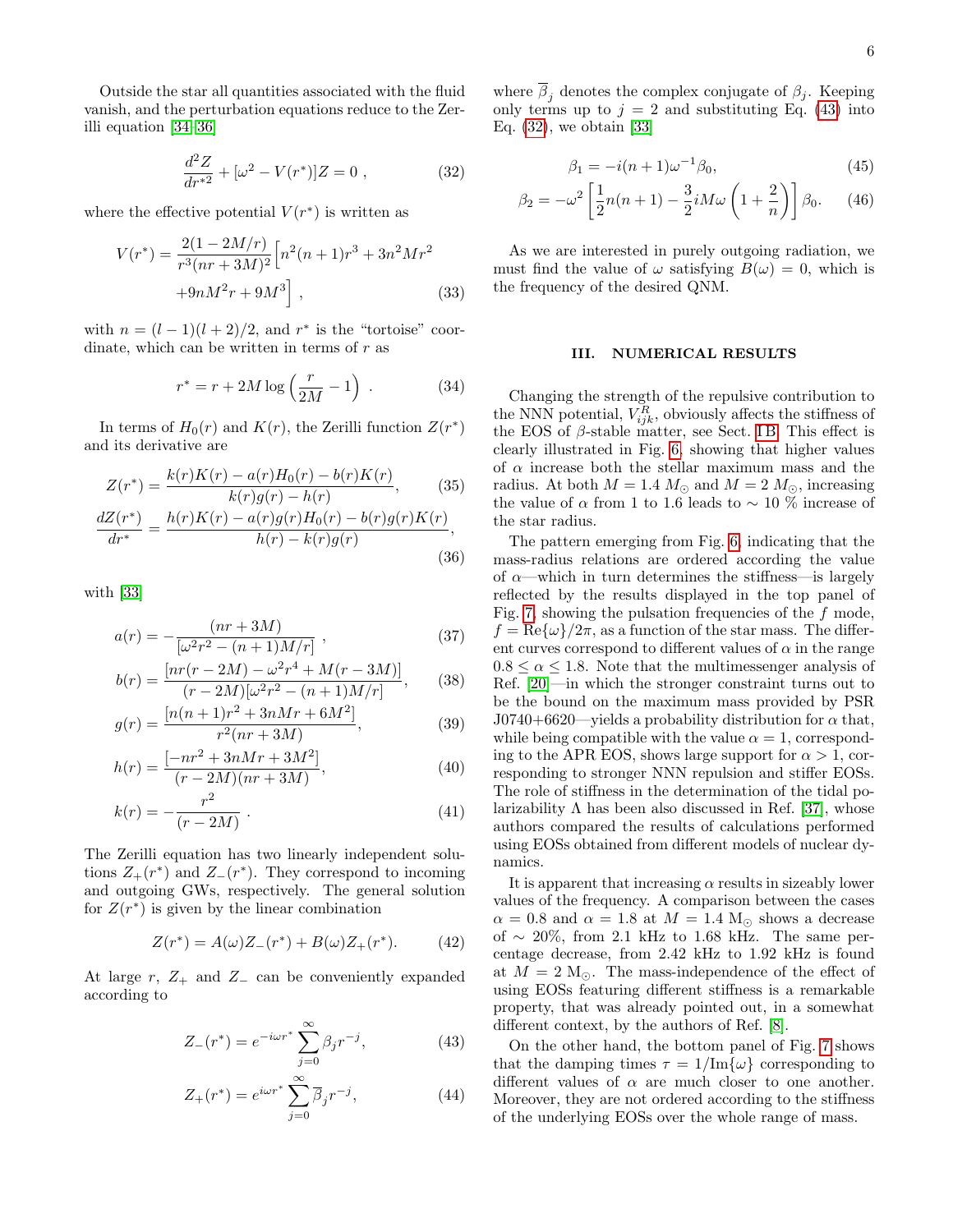

<span id="page-6-1"></span>FIG. 6. Mass radius relations of the stable NS configurations obtained using the EOSs corresponding to the nuclear Hamiltonian discussed in Sect. [I.](#page-1-0) The curves are labelled according to the value of the parameter  $\alpha$ , defined in Sect. IA.

### <span id="page-6-0"></span>IV. SUMMARY AND CONCLUSIONS

We have studied the dependence of the frequencies and damping time of the NSs' f mode on the strength of repulsive NNN forces. Improving the available NNN potential models is of outmost importance for astrophysical applications, because NNN interactions, while playing a critical role in the determination of the nuclear matter EOS at high densities, is not strongly constrained by nuclear data

In our dynamical model, the repulsive contribution to the UIX NNN potential of the APR Hamiltonian is modified through the action of the parameter  $\alpha$ . The APR model, providing the baseline of the analysis, corresponds to  $\alpha = 1$ , and larger values of  $\alpha$  lead to stiffer EOSs. Based on the results of Ref. [\[20\]](#page-7-18), we have considered the range  $0.8 \leq \alpha \leq 1.8$ .

We find that the frequency of the  $f$  mode is significantly affected by the strength of the NNN potential over the whole range of stellar masses, while the damping time turns out to be largely independent of  $\alpha$ . These results suggest that, with a galactic supernova event, we may be able to exploit the detection of gravitational radiation associated with the excitation of the QNM to constrain the value  $\alpha$ . However, GW observations coming from mergers may offer a more promising scenario.

The most important way of analysing the influence of QNMs in a merger waveform would be taking into account the effects of dynamical tides [\[7,](#page-7-4) [11,](#page-7-9) [38–](#page-7-35)[40\]](#page-7-36). As the binary evolves towards merger, variations in the tidal fields reach a resonance with the star's internal oscillation modes, creating new particular features in the GW waveform that can be detected and provide information on the QNMs; amongst these modes, the f mode is the most important one [\[11\]](#page-7-9). Most notably, Ref. [\[11\]](#page-7-9) has shown promising results that we will be able to measure the f-frequency from GW inspirals to within of Hz in the future GW detector networks. At this stage, we would be able to directly infer how strong  $V_{ijk}^R$  is, as the differ-



<span id="page-6-2"></span>FIG. 7. Top panel: frequency of the f mode of stable NSs configurations obtained using the nuclear Hamiltonian discussed in Sect. [I A.](#page-1-4) The curves are labelled by the value of the parameter  $\alpha$ , determining the strength of repulsive NNN interactions. Bottom panel: same as the top panel, but for the damping time  $\tau = 1/\text{Im}\{\omega\}$ 

ences we get are of hundreds of hertz. As also noted in their work, GW170817 rules out EOSs that produce very low f frequencies, corresponding to very stiff EOSs and higher values of  $\alpha$ .

Exploring the post-merger signal is another way of gathering information on the  $f$  mode of static stars. This scenario consists of a rapidly evolving background spacetime, but even so the peak frequency of GW emission is related to the  $f$  mode [\[14,](#page-7-12) [15\]](#page-7-13) and moreover, we can establish relations between this frequency and the one of static stars [\[16](#page-7-14)[–18\]](#page-7-15). In the next generation of GW detectors we would be able to detect the post-merger signal, which in turn would give us the possibility of constraining the f frequency of the inspiral phase, allowing to have another valuable information about the internal composition of NSs.